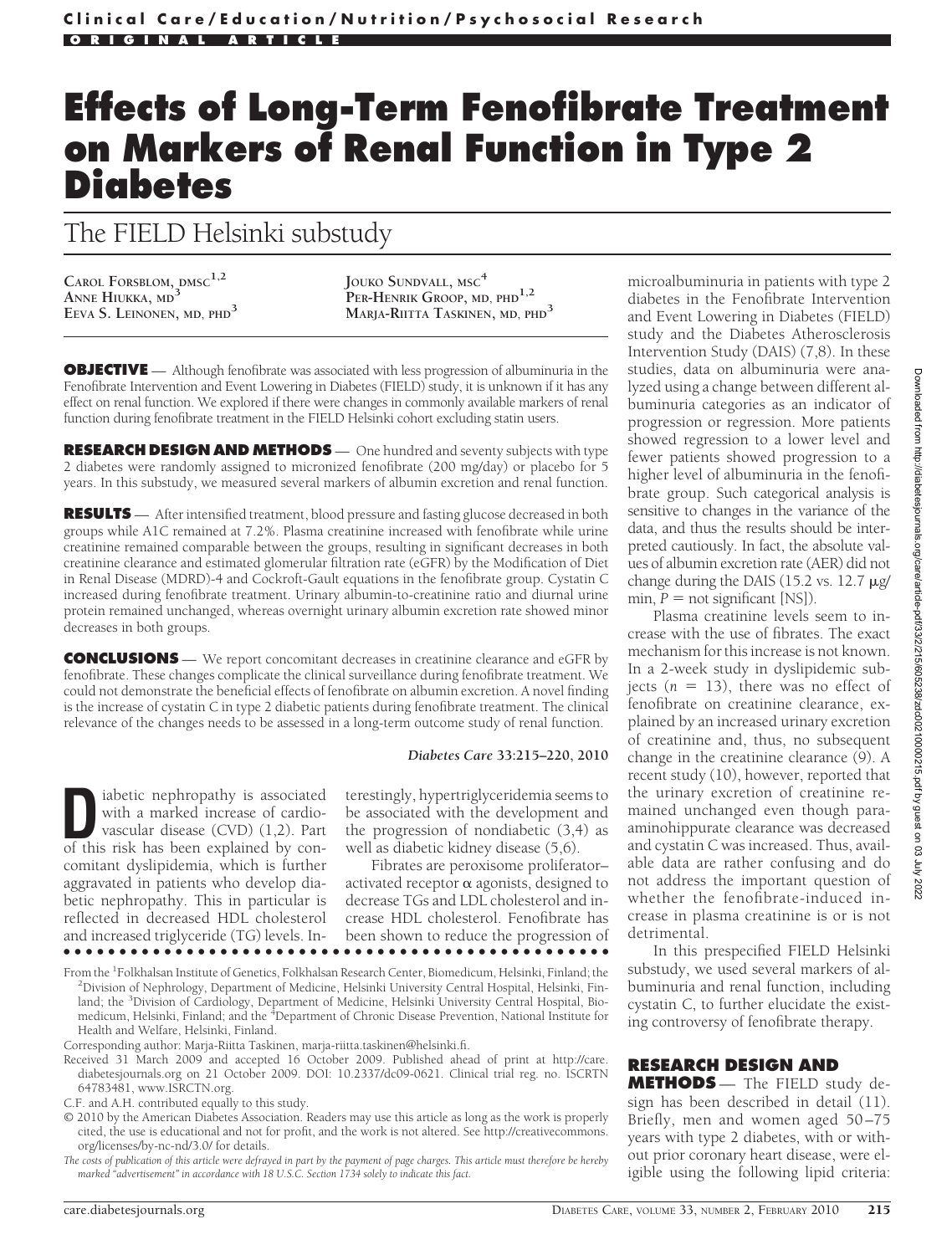*Renal effects of fenofibrate in type 2 diabetes*



Figure 1—*Consort flow of the study patients.*

serum (S-) cholesterol (3.0–5.5 mmol/l) plus either S-TGs (1.0–5.0 mmol/l) or Scholesterol–to–HDL cholesterol ratio over 4. Patients with hepatic or renal (Screatinine  $>$ 130  $\mu$ mol/l) dysfunction, gallstones, lipid-lowering medication, cyclosporin, alcohol abuse, and other severe mental or physical illnesses were excluded. Patients were randomly assigned to receive in a double-blind design either placebo or micronized fenofibrate (200 mg daily) for 5 years. In randomization, patients were stratified within the country stratum for prognostic factors such as age, sex, previous myocardial infarction, lipid levels, and urinary albumin concentration. A total of 270 type 2 diabetic patients were recruited to the FIELD study at the Helsinki Centre (Finland). Of these patients, 239 volunteered to participate in this substudy and 228 were randomized to the placebo or fenofibrate group (Fig. 1). There were two deaths and 12 serious adverse events in the placebo group and five deaths and 15 serious adverse events in the fenofibrate group. We excluded patients who had statin added to their medication during the study course since this was considered a confounding factor. We further excluded from the analysis one patient who developed diabetic nephropathy and overt proteinuria (3 g/24 h) early in the study and was thus a clear outlier in our study population. Consequently, 170 patients were eligible for the analysis (pla $cebo group = 62$  men and 21 women, fenofibrate group  $= 63$  men and 24 women). All patients signed informed consent forms. The ethics committee of the Helsinki University Central Hospital approved the substudy protocol.

This analysis and report have been prepared independent of the FIELD Study Group.

## Laboratory analyses

Baseline examinations were performed during the placebo run-in period of the FIELD study before any fenofibrate intervention. Blood samples were obtained after an overnight fast. Serum and EDTA plasma were separated by centrifugation and stored at  $-80^{\circ}$ C until analyzed. Lipids were measured in lipoprotein fractions isolated by ultracentrifugation. Enzymatic colorimetric assays were used to measure cholesterol (Unimate 7 CHOL, Hoffman-La Roche, Basel, Switzerland, for baseline samples and later ABX Diagnostics Cholesterol and ABX Pentra Cholesterol, HORIBA ABX, Montpellier, France) and TG (Unimate 7 TRIG, Hoffman-La Roche, for baseline samples and later ABX Diagnostics Triglycerides and ABX Pentra Triglycerides, HORIBA ABX) concentrations in whole sera or lipoprotein fractions using a Cobas Mira automatic analyzer (Hoffman-La Roche). Plasma glucose concentrations were analyzed by a glucose dehydrogenase method (Precision-G Blood Glucose Testing System; Abbott, Abbott Park, IL). A1C was measured using a commercially available kit (DCA 2000+ Analyzer; Bayer Diagnostics, Tarrytown, NY).

Serum/plasma/urine creatinine was measured using the Jaffe method and later using an enzymatic method in the laboratory of Helsinki University Central Hospital. Samples were randomly selected to perform parallel analyses with the Jaffe and enzymatic methods. The values from the two methods were highly correlated with  $R^2 = 0.977$ , and their relationship was formulated as serum creatinine ( $\mu$ mol/l, enzymatic method) = 1.07  $\times$ serum creatinine (µmol/l, Jaffe method) – 21. Due to  $\sim$ 15% lower levels of creatinine with the enzymatic method, a conversion factor of 0.85 was used for values measured with the Jaffe method. The timed overnight urine samples were analyzed for albumin concentration by an immunoturbidimetric method. At baseline, AER was collected during 3 consecutive nights, and the median of these results was used in the analysis. At the 2nd year and the 5th year, an additional AER was collected. The patients collected a 24-h urine sample at each study visit, and urinary protein excretion rate (measured by a turbidimetric benzetoniumchloride method) and creatinine clearance were calculated from the same sample. The eGFR was calculated both by Cockroft-Gault equation and MDRD-4. The eGFR estimates and the calculated creatinine clearance were normalized to body surface area by the DuBois formula. We also used the data on ACR, which was determined from a spot sample in the main FIELD study. Cystatin C was measured by an immunoprecipitation method (Thermo Fisher Scientific, Vantaa, Finland).

# Statistical analysis

The statistical analysis was performed using SPSS 12.0 (SPSS, Chicago, IL) and Confidence Interval Analysis 2.1.2 (www. som.soton.ac.uk/cia/). Most of the variables were non-normally distributed, and their results are shown as median ( SEM) in Fig. 2 and median with interquartile range in Tables 1 and 2.

For normally distributed variables, mean  $(+$  SEM) is used in Fig. 2 and mean  $\pm$  SD is used in the tables. We used repeated-measures ANOVA with logtransformed values or the Mann-Whitney *U* test to compare changes between the treatment groups and Wilcoxon signedrank test for matched pairs to compare the changes within the groups. When testing variables of renal function, we included covariates of glucose, blood pressure, LDL cholesterol, and TGs to the ANOVA model. Qualitative variables are presented as *N* (%), and their changes are compared with the  $2 \times 2$  likelihood ratio test for transition probability matrices (www.kttl.helsinki.fi/ sarna/Stats/LRtest2x2.xls) or  $\chi^2$  test. Correlations were studied using Spearman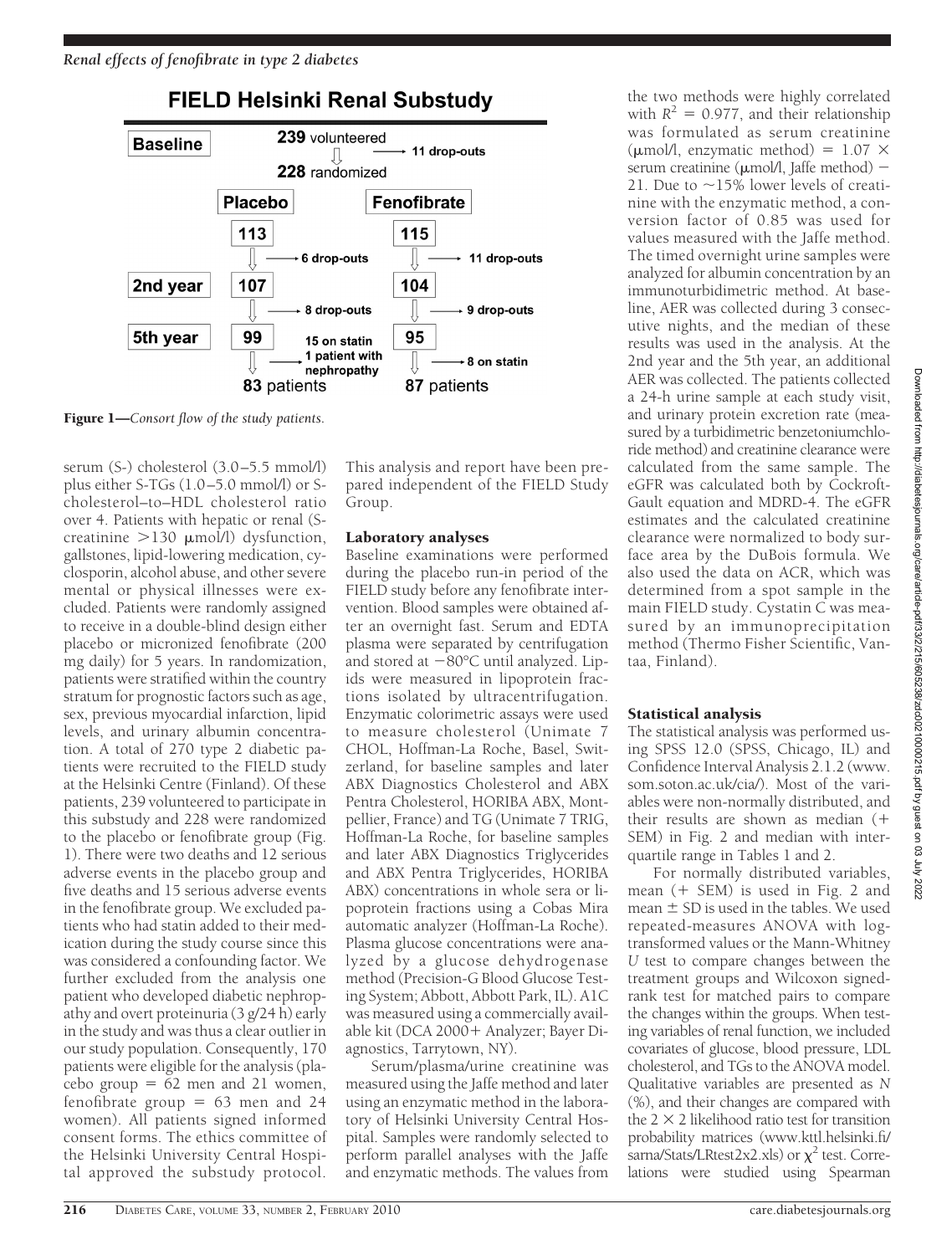

Figure 2—*Creatinine levels in plasma (P-creatinine) and urine (U-creatinine) and markers of renal function during the study in placebo and* fenofibrate groups. □, baseline; ☰, 2nd year; ■, 5th-year data (median). The change (Δ) during the study is expressed as total change for P- and *U-creatinine and as annual change for the markers of renal function. The changes have been compared with the Mann-Whitney* U *test. CG, Cockroft-Gault.*

correlation coefficient. A  $P$  value of  $\leq 0.05$ was considered significant in all analyses.

# **RESULTS**

#### Characteristics of patients

The mean age of subjects was  $61.3 \pm 6.7$ years in the placebo and  $62.5 \pm 6.3$  years in the fenofibrate groups (NS). Median duration of diabetes was 5 years (2–10) in the placebo group and 6 years (3–11) in the fenofibrate group. The majority of the patients were nonsmokers (42%) or former smokers (43%), and there were no significant differences between the groups during the study. A history of CVD was reported by 25% in the placebo group and 33% in the fenofibrate group ( $P = NS$ ). In both groups, 13% of the patients had retinopathy. Fasting serum glucose values decreased slightly in both groups with no change in A1C (Table 1 and supplemental Table 1 in the

online appendix, available at http://care. diabetesjournals.org/cgi/content/full/dc09- 0621/DC1). The use of antihypertensive treatment increased in both groups, and systolic blood pressure was decreased in both groups (Table 1). Our study cohort was similar to the entire Finnish FIELD study cohort and had a greater proportion of men and patients with preexisting CVD compared with the entire FIELD study cohort. The use of  $\beta$ -blockers, diuretics, aspi-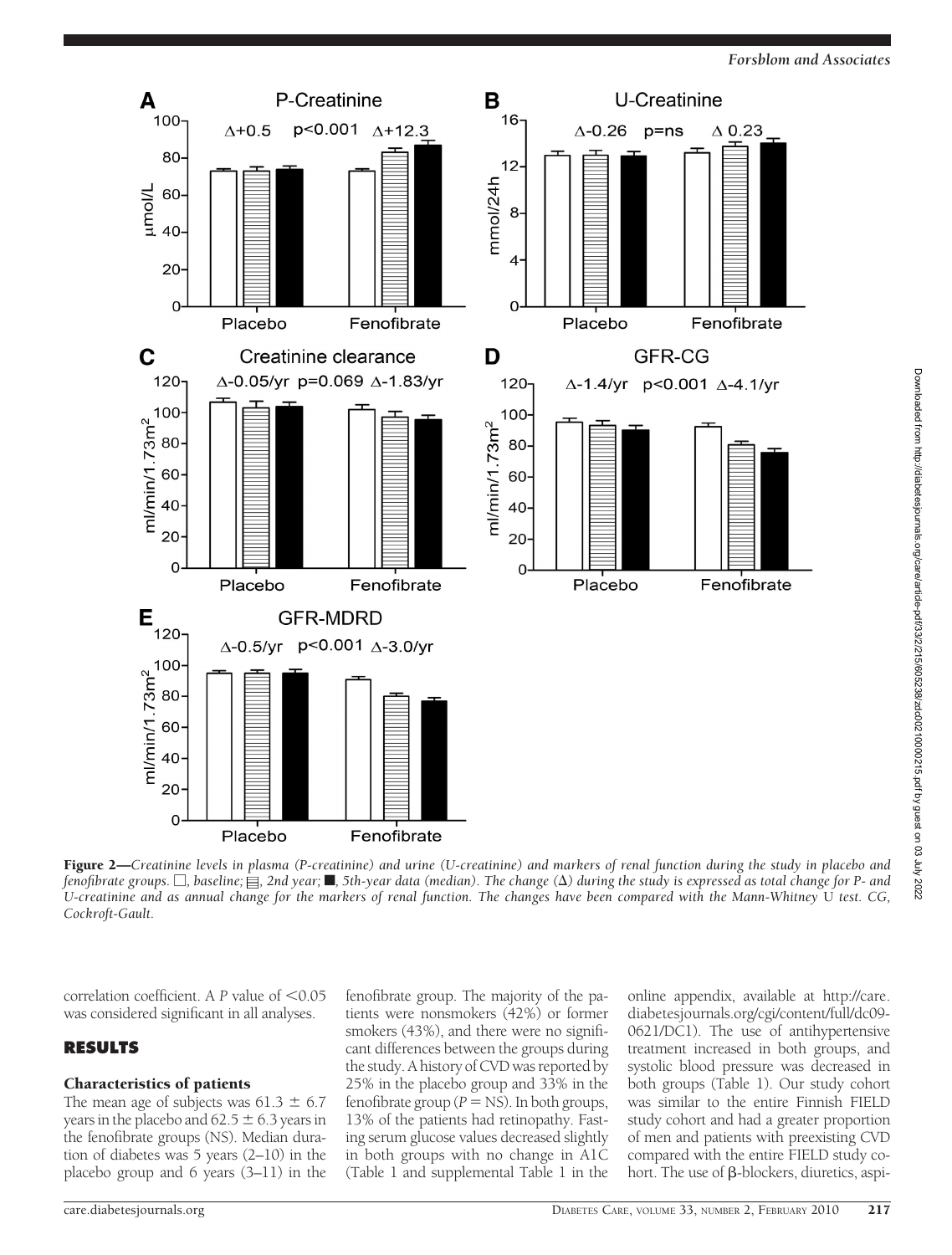#### **Table 1—***Characteristics of the patients at baseline and at the 5th year*

|                          |                   | Placebo           | Fenofibrate         |                    |         |
|--------------------------|-------------------|-------------------|---------------------|--------------------|---------|
|                          | Baseline          | 5th year          | Baseline            | 5th year           | P§      |
| n                        | 83                | 83                | 87                  | 87                 |         |
| BMI (kg/m <sup>2</sup> ) | $29.7(26.8-33.0)$ | $29.5(26.6-32.9)$ | $29.1(26.3 - 32.5)$ | $28.6(26.3-33.4)$  | NS.     |
| Glucose (mmol/l)         | $7.7(6.5-8.7)$    | $7.1(6.0 - 8.8)$  | $7.9(6.8-9.1)$      | $7.2(6.0-8.6)$     | NS.     |
| A1C(%)                   | $7.0(6.3-8.1)$    | $7.0(6.4 - 7.7)$  | $7.2(6.6-8.0)$      | $7.3(6.6-8.1)$     | NS.     |
| $sBP$ (mm $Hg$ )         | 140 (132-150)     | 138 (126-148)#    | $142(134 - 152)$    | $136(126 - 142)^*$ | NS.     |
| $dBP$ (mmHg)             | $87 \pm 9$        | $80 \pm 9*$       | $88 \pm 9$          | $78 \pm 10^*$      | 0.047   |
| S-cholesterol (mmol/l)   | $4.9 \pm 0.7$     | $5.0 \pm 0.6$     | $5.2 \pm 0.7$       | $4.3 \pm 0.8^*$    | < 0.001 |
| LDL cholesterol (mmol/l) | $3.0 \pm 0.6$     | $3.0 \pm 0.6$     | $3.3 \pm 0.6$       | $2.7 \pm 0.7^*$    | < 0.001 |
| $TG \, (mmol/l)$         | $1.7(1.3-2.1)$    | $1.6(1.2 - 2.2)$  | $1.5(1.1-2.2)$      | $1.1(0.8-1.7)^*$   | < 0.001 |
| HDL cholesterol (mmol/l) | $1.1(1.0-1.3)$    | $1.2(1.0-1.4)$ *  | $1.1(1.0-1.4)$      | $1.1(1.0-1.4)$     | NS.     |

Data are means  $\pm$  SD or median (interquartile range). Between baseline and 5th year within each group, P values with Wilcoxon signed-rank test for two related variables. \**P* < 0.001,  $\frac{p}{q}$  < 0.05,  $\frac{8p}{q}$  value from the repeated-measures ANOVA. dBP, diastolic blood pressure; sBP, systolic blood pressure.

rin, and oral antihyperglycemic agents was more common in our cohort compared with the entire FIELD study cohort (data not shown).

## Markers of renal function and albuminuria

Plasma creatinine increased during fenofibrate treatment (Fig. 2*A*), which was similar to the main FIELD study. However, urine creatinine levels remained comparable between the treatment groups (Fig. 2*B*). This obviously resulted in a decrease in calculated creatinine clearance and eGFR (Fig. 2*C*–*E*) in the fenofibrate treatment group. There were no differences in 24-h urine protein excretion, AER, or ACR between the treatment groups at study close-out (Table 2).

Cystatin C increased in the fenofibrate treatment group by 14.1% during the study, compared with the 3.6% increase in the placebo group ( $P < 0.001$ ). Of the albuminuria markers, AER decreased in both groups whereas ACR remained stable.

**CONCLUSIONS** — Our study showed that fenofibrate reduces several measures of renal function to a greater extent than placebo.

In addition, our study showed that long-term fenofibrate treatment had no effect on albumin excretion rate. This finding is in agreement with the lack of changes in the mean values of AER attributable to fenofibrate in the DAIS. In the FIELD study, the allegedly beneficial renal outcome was based on 2.6% more patients allocated to fenofibrate than placebo regressing or not progressing in a categorized albuminuria variable  $(P = 0.002)$ . This benefit is rather modest, and the clinical relevance should be evaluated in a long-term outcome study of renal function.

In the placebo group, systolic and diastolic blood pressure decreased by 2 and 8 mmHg, respectively, and in the fenofibrate group by 6 and 8 mmHg, respectively. These changes in blood pressure may explain the decrease in AER in both groups. Furthermore, the increased use of renin-angiotensin system blockers in both groups may have had nephroprotective effects beyond arterial blood pressure lowering. It should also be recognized that glycemic control did not worsen during our 5-year study. These variables, together with TGs and LDL cholesterol, were included in the repeated-measures ANOVA and were found not to account for the changes in renal function. Overall, these factors may explain the modest annual reduction of eGFR seen in the placebo group.

| Table 2-Markers of albuminuria and renal function at baseline and at the 5th year |  |  |  |  |  |
|-----------------------------------------------------------------------------------|--|--|--|--|--|
|                                                                                   |  |  |  |  |  |

|                                                       |                   | Placebo           | Fenofibrate       |                   |           |  |
|-------------------------------------------------------|-------------------|-------------------|-------------------|-------------------|-----------|--|
|                                                       | Baseline          | 5th year          | Baseline          | 5th year          | P§        |  |
| n                                                     | 83                | 83                | 87                | 87                |           |  |
| P-creatinine $(\mu \text{mol/l})$                     | $73(66 - 78)$     | $75(63 - 85)$     | $73(68 - 85)$     | $87(75-101)*$     | < 0.001   |  |
| U-creatinine (mmol/24 h)                              | $13.0(10.8-15.5)$ | $12.9(10.0-15.5)$ | $13.2(10.8-15.6)$ | $14.0(10.0-16.4)$ | NS.       |  |
| Creatinine clearance (ml/min per $1.73 \text{ m}^2$ ) | $108(95 - 119)$   | $104(89-127)$     | $102(87-118)$     | $95(77-112)*$     | 0.027     |  |
| eGFR-CG (ml/min per $1.73 \text{ m}^2$ )              | $95(83 - 109)$    | $90(75 - 108)$    | $93(80-104)$      | 76 (59-89)*       | < 0.001   |  |
| eGFR-MDRD (ml/min per $1.73$ m <sup>2</sup> )         | $95 \pm 15$       | $95 \pm 23$       | $91 \pm 16$       | $78 \pm 20*$      | < 0.001   |  |
| Cystatin $C$ (mg/l)                                   | $0.85 \pm 0.13*$  | $0.91 \pm 0.17$   | $0.92 \pm 0.17$   | $1.05 \pm 0.25$ * | < 0.001   |  |
| $AER (\mu g/min)$                                     | $6.5(5-11)$       | $4(2-11)*$        | $6(4-12)$         | $4(2-13)$         | <b>NS</b> |  |
| dU-Prot (mg/day)                                      | $105(82 - 190)$   | $100(70 - 150)$   | $123(78-184)$     | $110(73 - 190)$   | NS.       |  |
| ACR (mg/mmol)                                         | $1.0(0.7-2.3)$    | $1.1(0.4-2.9)$    | $1.1(0.6-2.8)$    | $1.0(0.0-3.3)$    | NS.       |  |
| $CPK$ $(u/l)$                                         | $92(61 - 134)$    | 98 (70-150)       | $84(60 - 133)$    | $84(55 - 115)$    | 0.05      |  |

Data are means  $\pm$  SD or median (interquartile range). Between baseline and 5th year within each group, *P* values with Wilcoxon signed-rank test for two related variables. \**P* < 0.001,  $\sharp P$  < 0.05, §*P* value from the repeated-measures ANOVA, except for AER for which Mann-Whitney *U* test was used to compare relative changes from baseline to 5th year between the groups. CG, Cockroft-Gault; CPK, creatine phosphokinase; dU-Prot, 24-h urine protein excretion; P-creatinine, plasma creatinine; U-creatinine, urine creatinine.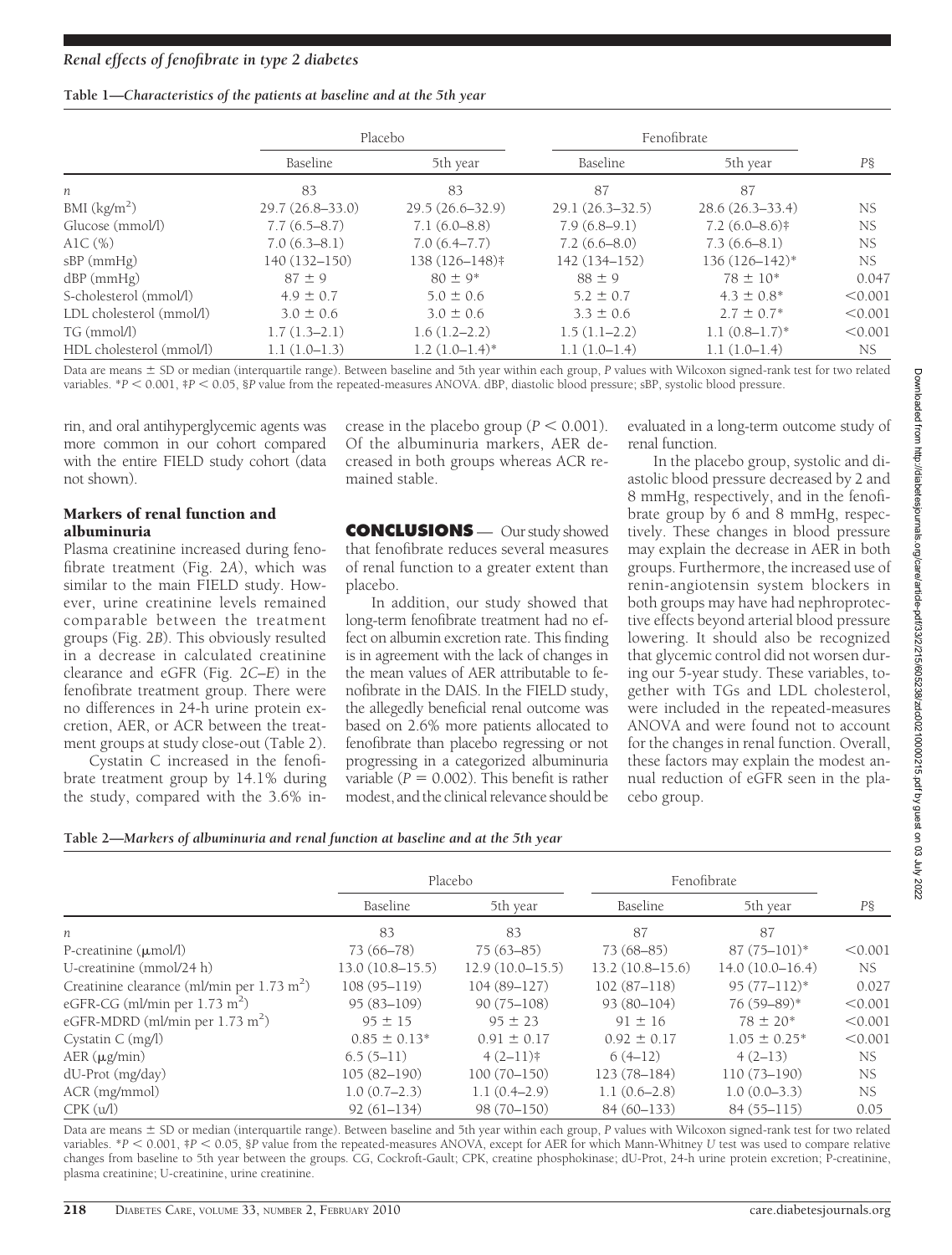The increase in plasma creatinine by fenofibrate is a well-established phenomenon. In contrast, the reduction in renal function has been previously observed as a decrease of para-aminohippurate clearance and an increase of cystatin C in nondiabetic subjects (10). Since urinary creatinine levels remained unchanged in both studies, there was an obvious reduction in creatinine clearance. The MDRD-4 and Cockroft-Gault estimates express variability and tend to underestimate renal function in subjects with relatively normal renal function. In these patients, creatinine clearance is a more reliable measure of renal function. As cystatin C is considered the best marker of renal function (12,13), we used it as a creatinineindependent marker of renal dysfunction during fenofibrate treatment. We observed a 14% increase of cystatin C levels in the fenofibrate group, suggesting impairment of renal function.

It has been suggested that fibrates increase the production of creatinine (9) with no adverse effect on renal function. This seems unlikely since an increase of creatinine excretion has not been observed (10), which was confirmed in our study. Thus, we cannot exclude the option that the increase of creatinine is caused by the decrease in creatinine clearance. Another hypothetical option is that fenofibrate might have an inhibitory effect on the excretion of creatinine via the kidneys, requesting higher blood concentration of creatinine to maintain normal excretion. Finally, fenofibrate may increase the flow of creatinine from the muscle. If fenofibrate increases creatinine outflow from the muscle, muscle damage cannot be ruled out. However, creatine phosphokinase levels were lower in the fenofibrate group in this study. Likewise, increased flux of creatinine from muscle should be reflected in increased excretion of creatinine, which was not seen in this study.

This study was a prespecified FIELD Helsinki substudy addressing renal function using several markers but not an intention to treat analysis as several patients were excluded. In this substudy, direct measures of GFR could not be used due to multiple visits and a cumbersome study protocol. However, the size of our study cohort gives enough statistical power despite potential day-to-day variations in the measured variables. The strength of our study is that all used parameters of albumin excretion and renal function

showed parallel results in the fenofibrate group.

In conclusion, our results do not support the benefits of fenofibrate on the progression of albuminuria. Available data do not allow us to conclude whether the fenofibrate-induced increase in creatinine and cystatin C are relevant for the prognoses of these patients, but obviously the changes in the estimates of eGFR impair the follow-up of renal function in clinical practice. The results of the lipid-lowering arm of the Action to Control Cardiovascular Risk in Diabetes (ACCORD) trial may clarify the issue (14). Currently, the use of fenofibrate for cardiovascular protection should be considered in the context of the increases of both creatinine and cystatin C.

**Acknowledgments**— This study was supported by grants from the Folkhälsan Research Foundation (to C.F., P.-H.G.), the Finnish Diabetes Association (to E.S.L., M.-R.T.), the Jenny and Antti Wihuri Fund (to E.S.L.), the Helsinki University Central Hospital Research Foundation (to C.F., A.H., E.S.L., P.-H.G., M.-R.T.), the Aarne Koskelo Foundation (to A.H.), the Aarne and Aili Turunen Foundation (to A.H.), and the Sigrid Juselius Foundation (to M.-R.T.). The FIELD Study was supported by a grant from Laboratoires Fournier SA, Dijon, France.

E.L., after participating in the FIELD Helsinki substudy, reports being appointed by Eli Lilly Finland as clinical research physician and is a full-time employee of Eli Lilly, which manufactures and markets medicine for diabetes but not lipid disorders. M.-R.T. reports having received honoraria and lecture or consulting fees from AstraZeneca, Kowa, Laboratoires Fournier, Merck Sharp & Dohme, Novartis, and sanofi-aventis and having received research support from Eli Lilly, sanofi-aventis, and Takeda. No other potential conflicts of interest relevant to this article were reported.

We thank all patients who participated in this study. We thank Hannele Hilden, Nina Hyvärinen, Tuija Mård, Virve Naatti, Helinä Perttunen-Nio, Anne Salo, and Aija Helin for their excellent technical assistance and Seppo Sarna for statistical advice. We gratefully acknowledge Anthony Keech and the personnel at the Clinical Trials Centre at the University of Sydney, Australia, for the organization of the main FIELD study.

#### **References**

- 1. Watkins PJ. Cardiovascular disease, hypertension, and lipids. BMJ 2003;326: 874–876
- 2. Weiner DE, Tighiouart H, Stark PC, Amin MG, MacLeod B, Griffith JL, Salem DN, Levey AS, Sarnak MJ. Kidney disease as a

risk factor for recurrent cardiovascular disease and mortality. Am J Kidney Dis 2004;44:198–206

- 3. Muntner P, Coresh J, Smith JC, Eckfeldt J, Klag MJ. Plasma lipids and risk of developing renal dysfunction: the atherosclerosis risk in communities study. Kidney Int 2000;58:293–301
- 4. Tozawa M, Iseki K, Iseki C, Oshiro S, Ikemiya Y, Takishita S. Triglyceride, but not total cholesterol or low-density lipoprotein cholesterol levels, predict development of proteinuria. Kidney Int 2002;62:1743–1749
- 5. Colhoun HM, Lee ET, Bennett PH, Lu M, Keen H, Wang SL, Stevens LK, Fuller JH. Risk factors for renal failure: the WHO Multinational Study of Vascular Disease in Diabetes. Diabetologia 2001;44(Suppl. 2):S46–S53
- 6. Cusick M, Chew EY, Hoogwerf B, Agrón E, Wu L, Lindley A, Ferris FL 3rd; Early Treatment Diabetic Retinopathy Study Research Group. Risk factors for renal replacement therapy in the Early Treatment Diabetic Retinopathy Study (ETDRS), Early Treatment Diabetic Retinopathy Study Report No. 26. Kidney Int 2004;66: 1173–1179
- 7. Keech A, Simes RJ, Barter P, Best J, Scott R, Taskinen MR, Forder P, Pillai A, Davis T, Glasziou P, Drury P, Kesäniemi YA, Sullivan D, Hunt D, Colman P, d'Emden M, Whiting M, Ehnholm C, Laakso M; FIELD study investigators. Effects of longterm fenofibrate therapy on cardiovascular events in 9795 people with type 2 diabetes mellitus (the FIELD study): randomised controlled trial. Lancet 2005; 366:1849–1861
- 8. Ansquer JC, Foucher C, Rattier S, Taskinen MR, Steiner G; DAIS Investigators: Fenofibrate reduces progression to microalbuminuria over 3 years in a placebocontrolled study in type 2 diabetes: results from the Diabetes Atherosclerosis Intervention Study (DAIS). Am J Kidney Dis 2005;45:485–493
- 9. Hottelart C, El Esper N, Rose F, Achard JM, Fournier A. Fenofibrate increases creatininemia by increasing metabolic production of creatinine. Nephron 2002;92: 536–541
- 10. Ansquer JC, Dalton RN, Causse E, Crimet D, Le Malicot K, Foucher C. Effect of fenofibrate on kidney function: a 6-week randomized crossover trial in healthy people. Am J Kidney Dis 2008;51:904– 913
- 11. Field Study Investigators. The need for a large-scale trial of fibrate therapy in diabetes: the rationale and design of the Fenofibrate Intervention and Event Lowering in Diabetes (FIELD) study [ISRCTN 64783481]. Cardiovasc Diabetol 2004;  $3.0$
- 12. Stevens LA, Coresh J, Schmid CH, Feldman HI, Froissart M, Kusek J, Rossert J,